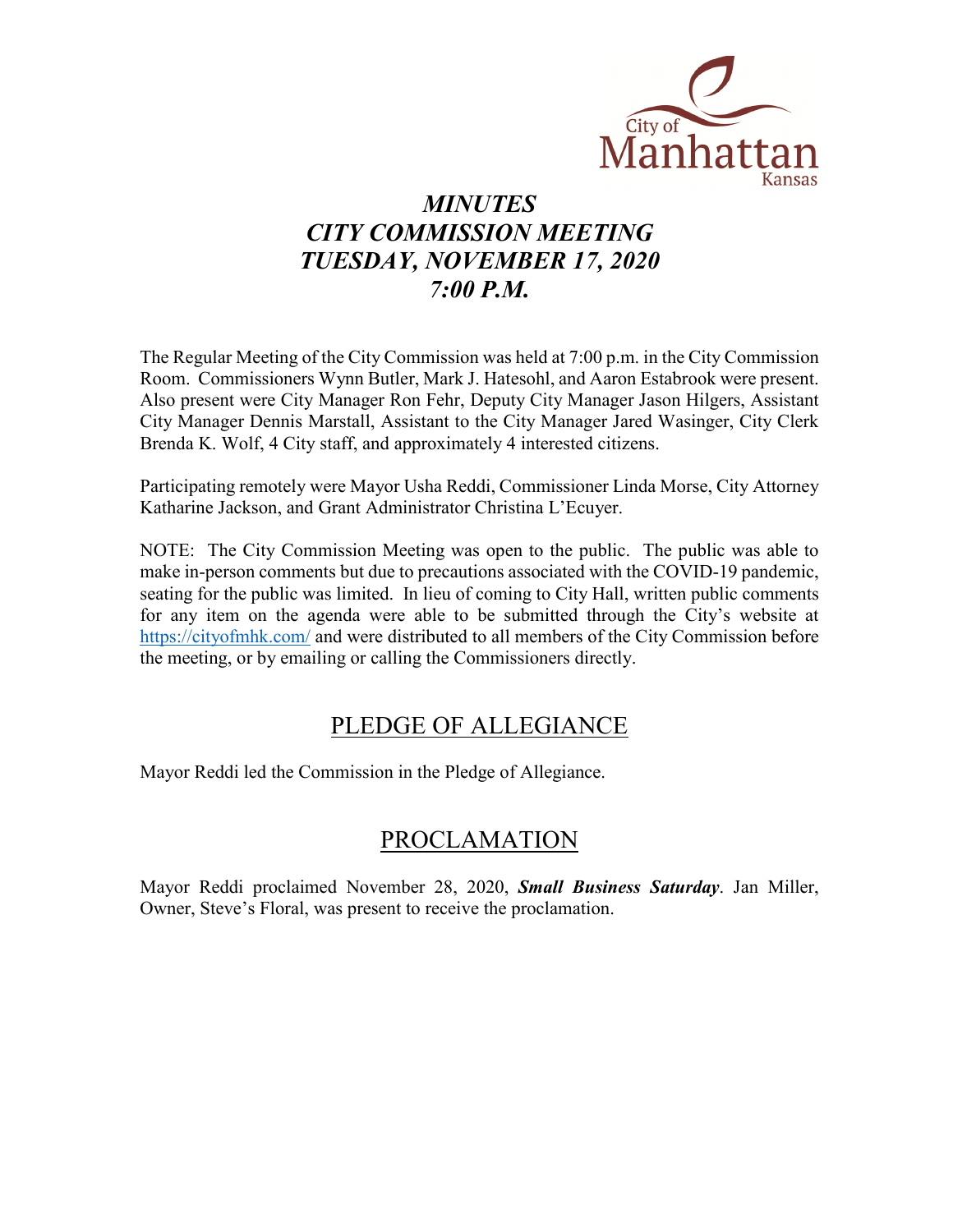**Minutes** City Commission Meeting November 17, 2020 Page 2

### COMMISSIONER COMMENTS

Commissioner Butler mentioned that on Friday, November 27, 2020, the Festival of Lights event done virtually this year; on December 4 and 5, 2020, will be the Mayor's Spirit of the Holidays Lighted Parade; and on December 5, 2020, the City of Manhattan Parks and Recreation Department will host the Red Cedar Holiday Harvest at the Roger Schultz Community Park. He encouraged the public to take part in these events.

Commissioner Estabrook stated that he was thankful for first responders, healthcare workers, teachers, and everyone putting in so much effort during COVID. He commented that he had questions and concerns regarding quarantine, food, and schools transitioning to remote only. He stated that it felt a lot like March 2020 in the sensee that universities were pulling back on things, games and graduation were being cancelled, schools were going in a different way, people were stocking up on food and toilet paper but the good news was that so much had been learned since March and that the community is better prepared for this wave.

Commissioner Morse encouraged public to shop local and early. She stated the local merchants needs the community's support. She commented that since the community and the state were entering a time of high number of positive cases again, she urged everyone to wear masks, wash hands, and stay six feet apart.

Mayor Reddi also encouraged the public to shop local. She stated that Manhattan was at a peak in the number of positive COVID-19 cases so that is a reason to be cautious in movement due to community spread. She stated that staff at Kansas State University and USD 383 were being affected and that the healthcare professionals were being greatly impacted due to the number of positive cases. She mentioned that she hoped that the surrounding counties would adopt a face mask order. She urged caution in community for the next few holidays. She mentioned she was glad there were a lot of things going on in the community for the holidays encouraged the public to take advantage of what's going on in community.

### CONSENT AGENDA

(\* denotes those items discussed)

#### **MINUTES**

The Commission approved the minutes of the Regular City Commission Meeting held Tuesday, November 3, 2020.

#### **CLAIMS REGISTER NO. 2956**

The Commission approved Claims Register No. 2956 authorizing and approving the payment of claims from October 28, 2020 – November 10, 2020, in the amount of \$5,817,769.71.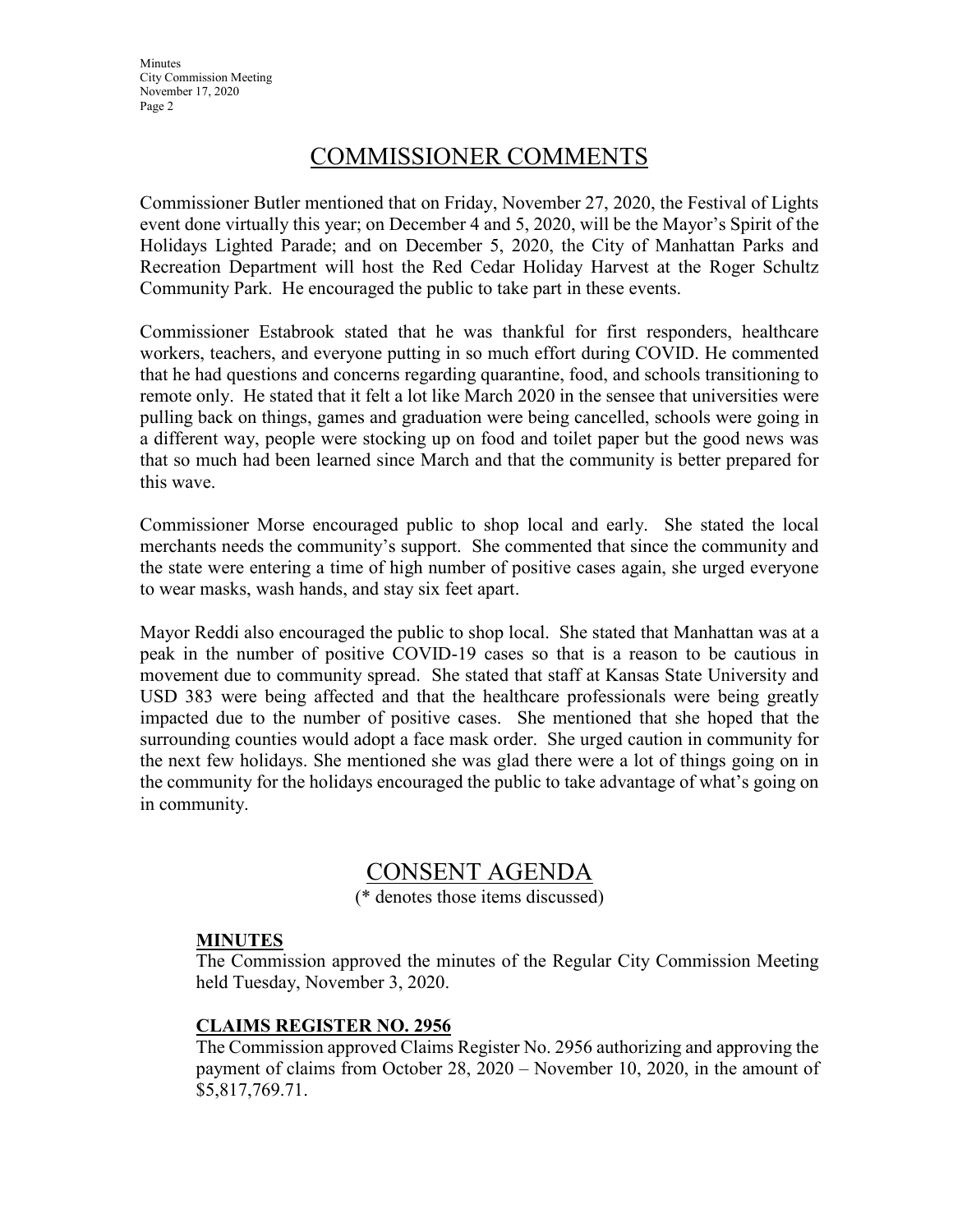**Minutes** City Commission Meeting November 17, 2020 Page 3

### CONSENT AGENDA (*CONTINUED*)

#### **LICENSES**

The Commission approved a Tree Maintenance License for the calendar year 2021 for Blueville Nursery Inc., 4539 Anderson Avenue; Done Right LLC, PO Box 91, Riley, Kansas; Grogg's Stump Grinding Service, 5007 Vista Acres Drive; KCAT Tree Service, LLC, 22420 Overland Road, Onaga, Kansas; Native Tree Works, LLC, 8840 Norlin Road, Randolph, Kansas; and Wright Tree Service, 5930 Grand Avenue, West Des Moines, Iowa.

#### **FINAL PLAT – THE HIGHLANDS AT GRAND MERE, UNIT TWO**

The Commission accepted the easements and rights-of-way, as shown on the Final Plat of The Highlands at Grand Mere, Unit Two, generally located East of Grand Mere Parkway on the north and south side of MacLeod Drive, based on conformance with the Manhattan Urban Area Subdivision Regulations.

#### **RESOLUTION NO. 111720-A - ADOPT - REGION I MULTI-JURISDICTIONAL HAZARD MITIGATION PLAN**

The Commission approved Resolution No. 111720-A adopting the Region I Multi-Jurisdictional Hazard Mitigation Plan.

#### **RESOLUTION NO. 111720-B - AMENDED PETITION - K-STATE RESEARCH PARK, UNIT 4 - SANITARY SEWER (SS2006) IMPROVEMENTS**

The Commission found the amended petition for the Sanitary Sewer (SS2006) improvements sufficient, and approved Resolution No. 111720-B, finding the project advisable and authorizing construction for the K-State Research Park, Unit 4, Sanitary Sewer Improvements (SS2006).

#### **RESOLUTION NO. 111720-C - AMENDED PETITION - K-STATE RESEARCH PARK, UNIT 4 - WATER (WA2007) IMPROVEMENTS**

The Commission found the amended petition for the and Water (WA2007) improvements sufficient, and approved Resolution No. 111720- C, finding the project advisable and authorizing construction for the K-State Research Park, Unit 4, Water Improvements (WA2007).

#### **AWARD CONTRACT - K-STATE RESEARCH PARK, UNIT 4 - SANITARY SEWER (SS2006), STREET (ST2003) AND WATER (WA2007) IMPROVEMENTS**

The Commission accepted the Engineer's Opinion of Probable Cost in the amount of \$1,193,820.00, and awarded and authorized the Mayor and City Clerk to execute a construction contract in the amount of \$997,891.25 to Wildcat Construction Company, Inc., of Wichita, Kansas, for the K**-**State Research Park, Unit 4, Sanitary Sewer (SS2006), Street (ST2003) And Water (WA2007) Improvements.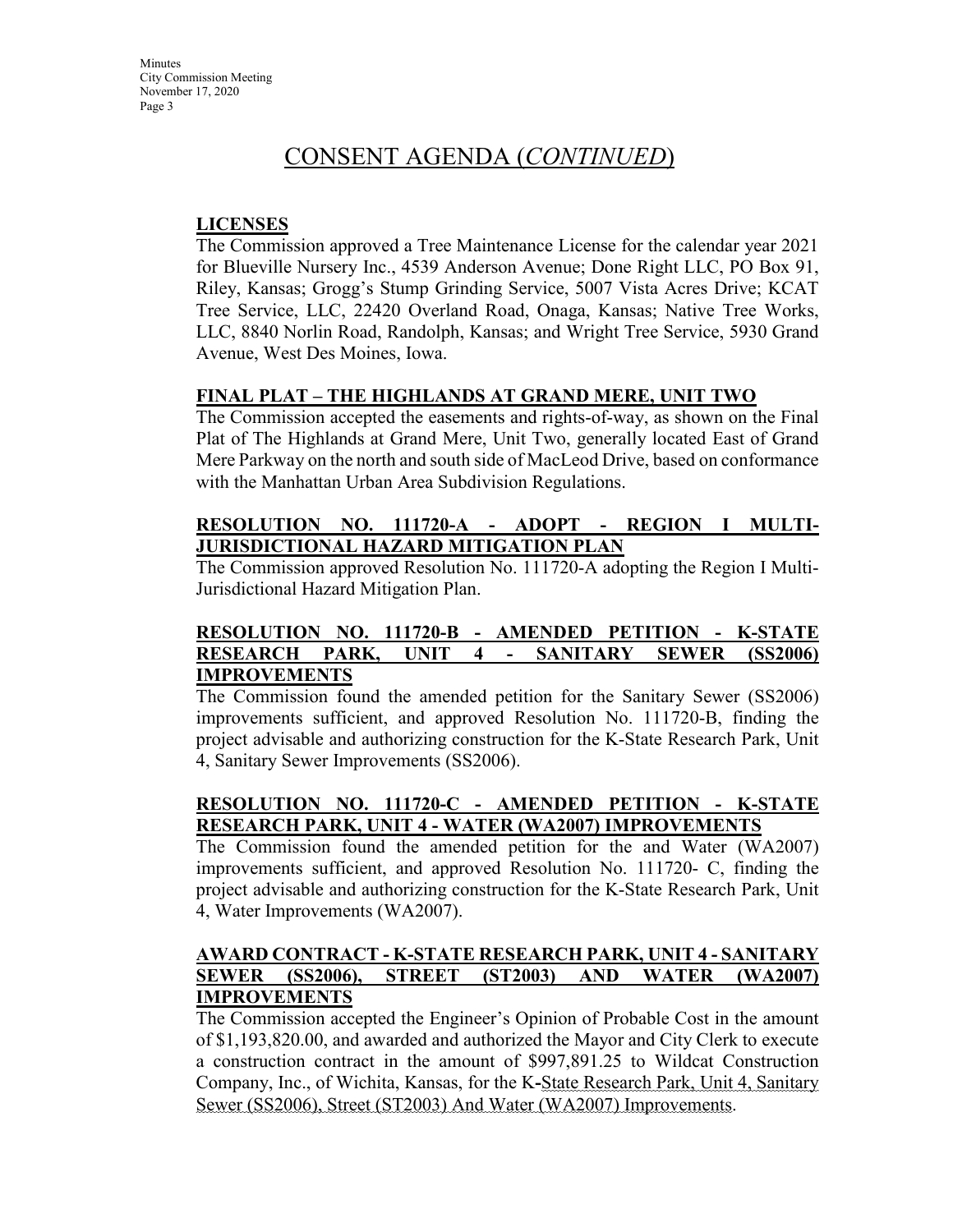### CONSENT AGENDA (*CONTINUED*)

#### **GRANT FUND ADVANCE AGREEMENT - FLINT HILLS METROPOLITAN ORGANIZATION (MPO)**

The Commission authorized the Mayor and City Clerk to execute a Grant Fund Advance Agreement with the Flint Hills Metropolitan Organization (MPO) in the amount of \$100,000.00.

#### **PLANNED UNIT DEVELOPMENT (PUD) AMENDMENT APPLICATION - MEADOWLARK HILLS PUD**

The Commission authorized the Mayor to sign the needed Planned Unit Development (PUD) Amendment application for the Meadowlark Hills PUD amendment.

#### **BOARD APPOINTMENTS**

The Commission approved the following appointments by Mayor Reddi to various boards and committees of the City.

#### *Cemetery Board*

Re-appointment of Richard Akins, 2304 Hillview Drive, to a three-year term, which will begin on January 1, 2021, and will expire on December 31, 2023.

Re-appointment of Melanie Nord, 312 South 8<sup>th</sup> Street, to a three-year term, which will begin on January 1, 2021, and will expire on December 31, 2023.

#### *Downtown Business Improvement District Advisory Board*

Re-appointment of Angela Stokes, 424 Stone Grove Drive, to a two-year term, which will begin on January 1, 2021, and will expire on December 31, 2022.

Re-appointment of Nichole Proffitt, 2509 Nutmeg, to a two-year term, which will begin on January 1, 2021, and will expire on December 31, 2022.

#### *Partner City Advisory Committee*

Appointment of Christine Benne, 4420 Leone Terrace, to fill the unexpired term of William Smriga, which begins immediately, and will expire on August 31, 2022.

Mayor Reddi opened the public comments.

Hearing no comments, Mayor Reddi closed the public comments. There were no written public comments submitted for this item.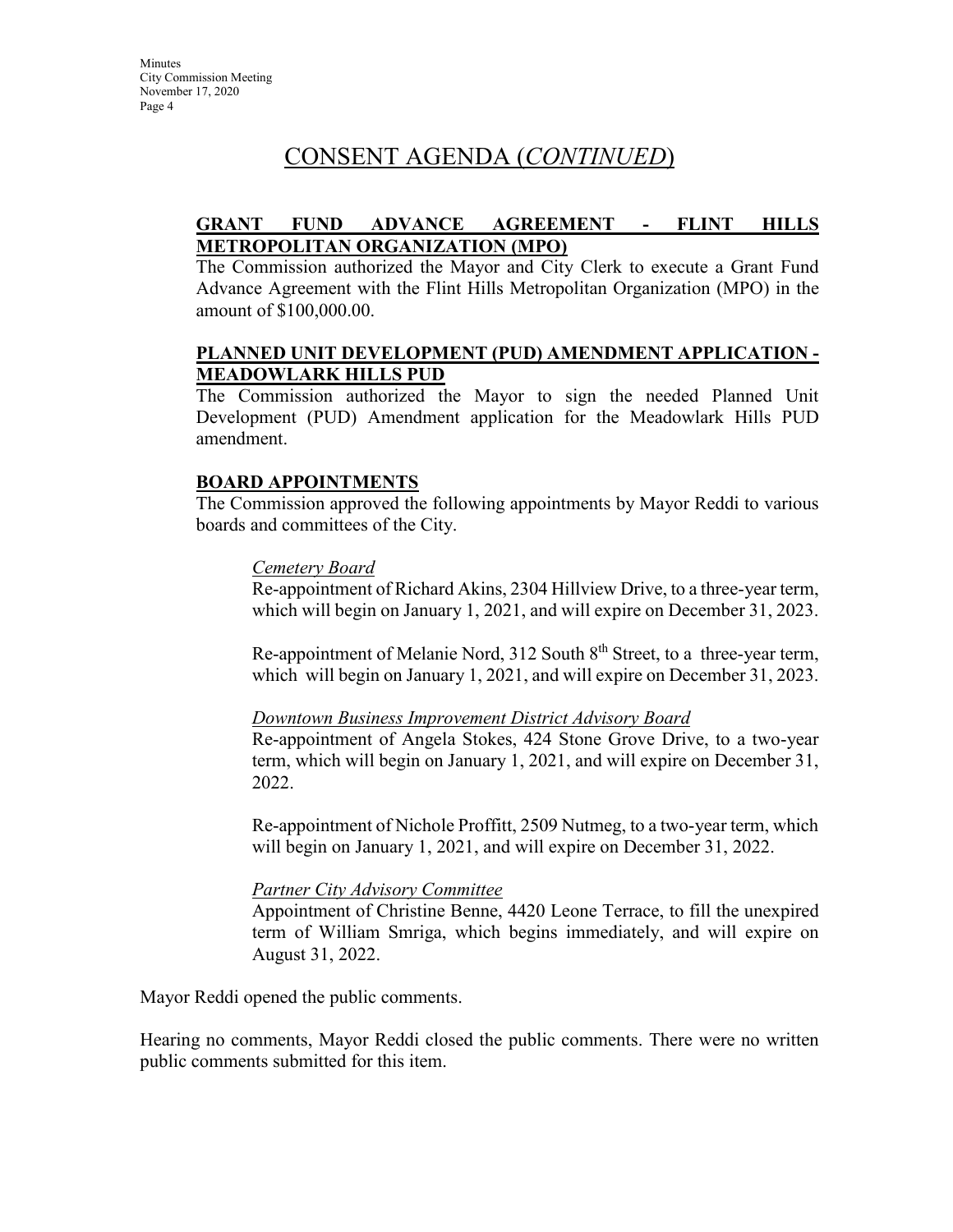### CONSENT AGENDA (*CONTINUED*)

Commissioner Morse moved to approve the consent agenda. Commissioner Hatesohl seconded the motion. On a roll call vote, motion carried 5-0.

# PUBLIC HEARING

#### **PUBLIC HEARING - "PROGRAM YEAR 2020 MANHATTAN CARES ACT SECOND AMENDMENT" - COMMUNITY DEVELOPMENT BLOCK GRANT 2020-2024 CONSOLIDATED PLAN AND THE 2020 ANNUAL ACTION PLAN - ROUND-3 CARES ACT FUNDING AND HUD'S CORRECTED 2020 ANNUAL ALLOCATION**

Dennis Marstall, Assistant City Manager, presented the item.

Mayor Reddi opened the public hearing.

Hearing no comments, Mayor Reddi closed the public hearing. There were no written public comments submitted for this item.

Dennis Marstall, Assistant City Manager, and Christina L'Ecuyer, Grant Administrator, answered questions from the Commission.

After discussion, Commissioner Morse moved to approve the "2020 Manhattan CARES Act Second Amendment" to the 2020 - 2024 Consolidated Plan and the 2020 Annual Action Plan; and, authorize execution of applicable HUD forms and any new or revised 2020 Sub-Recipient Grant Agreements, and authorize submission of the corrected SF-424 and Certifications for the 2020 Annual Action Plan. Commissioner Estabrook seconded the motion. On a roll call vote, motion carried 5-0.

#### **PUBLIC HEARING - VACATE - UTILITY EASEMENT - 204 TUTTLE CREEK BOULEVARD (VA2006)**

Ben Kearns, Public Works Management Assistant, presented the item.

Mayor Reddi opened the public hearing.

Hearing no comments, Mayor Reddi closed the public hearing. There were no written public comments submitted for this item.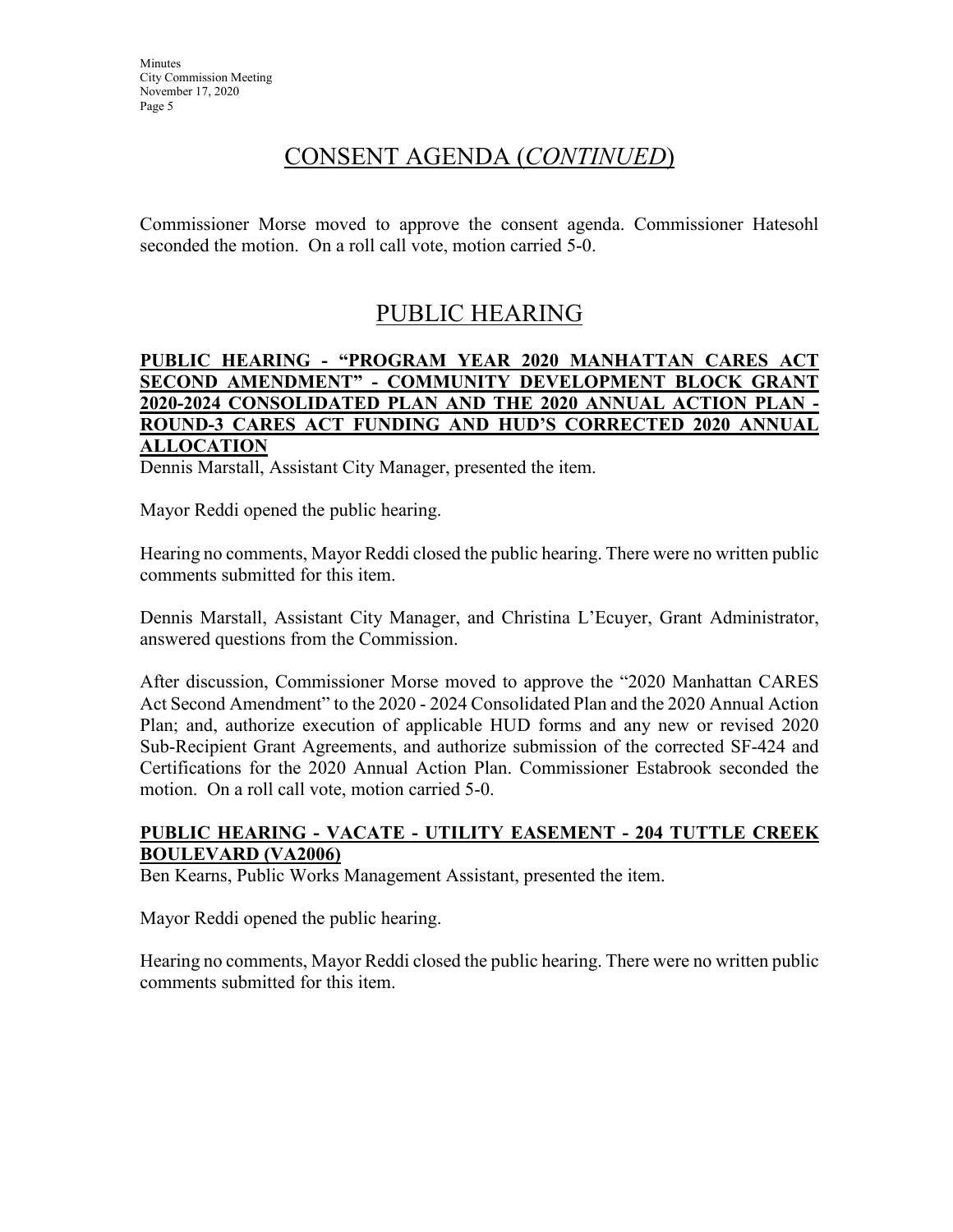# PUBLIC HEARING *(CONTINUED)*

#### **ORDINANCE NO. 7510 - VACATE - UTILITY EASEMENT - 204 TUTTLE CREEK BOULEVARD (VA2006)**

Ben Kearns, Public Works Management Assistant, and Rob Ott, Director of Public Works, answered questions from the Commission.

After discussion, Commissioner Estabrook moved to find that no private rights will be injured or endangered by the proposed vacation, and that the public will suffer no loss or inconvenience thereby; and approve Ordinance No. 7510 vacating a utility easement for 204 Tuttle Creek Boulevard *(VA2006).* Commissioner Butler seconded the motion. On a roll call vote, motion carried 5-0.

# GENERAL AGENDA

### **ORDINANCE NO. 7511 – SALE, SERVICE AND CONSUMPTION OF ALCOHOL - CERTAIN CITY PROPERTIES DESIGNED FOR USE AS A SIDEWALK CAFÉ - ADJACENT TO 12TH STREET IN THE C-3, AGGIEVILLE BUSINESS DISTRICT**

Jason Hilgers, Deputy City Manager, presented the item.

Jason Hilgers, Deputy City Manager, and Katie Jackson, City Attorney, answered questions from the Commission.

There were 2 written public comments submitted for this item.

After discussion, Commissioner Hatesohl moved to approve Ordinance No. 7511 authorizing the sale, service and consumption of alcohol on certain City properties adjacent to  $12<sup>th</sup>$  Street in the C-3, Aggieville Business District, designed for use as a sidewalk café. Commissioner Butler seconded the motion. On a roll call vote, motion carried 5-0.

#### **PRESENTATION - 2018 AND 2019 CITY AUDITS**

Rich Jankovich, Member, Municipal Audit Committee, presented the item.

Ron Fehr, City Manager, and Tammy Galvan, Interim Director of Finance, answered questions from the Commission.

Mayor Reddi opened the public comments.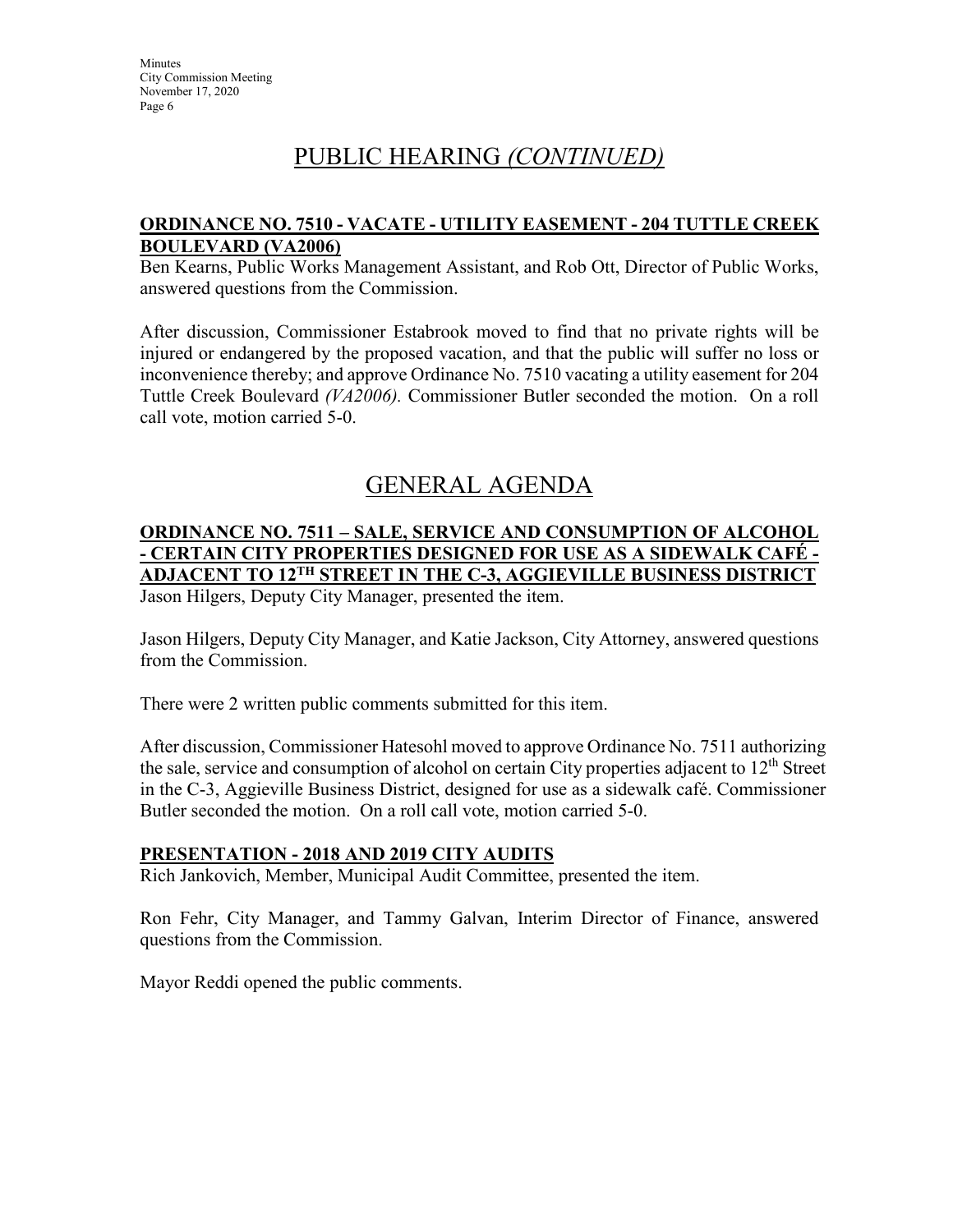# GENERAL AGENDA (*CONTINUED*)

#### **PRESENTATION - 2018 AND 2019 CITY AUDITS** *(CONTINUED)*

Hearing no comments, Mayor Reddi closed the public comments. There were no written public comments submitted for this item.

After discussion, Commissioner Estabrook moved to receive the Municipal Audit Committee's reports for the 2018 City Audit and the 2019 City Audit. Commissioner Butler seconded the motion. On a roll call vote, motion carried 5-0.

#### **LEVEE IMPROVEMENT PROJECT (SM1813) - DESIGN SERVICES PAYMENT - UNITED STATES ARMY CORPS OF ENGINEERS; ORDINANCE NO. 7512 AND RESOLUTION NOS. 111720-D AND 111720-E - AUTHORIZE CONSTRUCTION AND GENERAL OBLIGATION BOND FINANCING - ADDITIONAL LEVEE IMPROVEMENTS (BETTERMENTS)**

Rob Ott, Director of Public Works, presented the item.

Rob Ott, Director of Public Works, and Ron Fehr, City Manager, answered questions from the Commission.

Mayor Reddi opened the public comments.

Hearing no comments, Mayor Reddi closed the public comments. There were no written public comments submitted for this item.

After discussion, Commissioner Hatesohl moved to approve payment of the invoice in the amount of \$1,005,800.00 to the United States Army Corps of Engineers, related to the Levee Improvement Project (SM1813) and approve the appropriation of the funds for that purpose; also approve Ordinance No. 7512 authorizing the construction and financing of costs for stormwater drainage improvements *(a new outfall thru the Levee for additional stormwater capacity in the McCall Road storm sewer system, enlarge an existing outfall near Casement Road and Hayes Drive, and replace existing rock rip-rap along the Levee in the Kansas River portion*); also approve Resolution No. 111720-D authorizing the construction and financing of costs for a new ramp for access to Hayes Drive and the Linear Trail and the widening of the existing embankment for Casement Road and Hayes Drive intersection for future intersection expansion; and also approve Resolution No. 111720-E authorizing the construction and financing of costs for the reconstruction of an existing ramp near the Northeast Community Park, as part of the betterments for the Levee Improvement Project *(SM1813).* Commissioner Butler seconded the motion. On a roll call vote, motion carried 5-0.